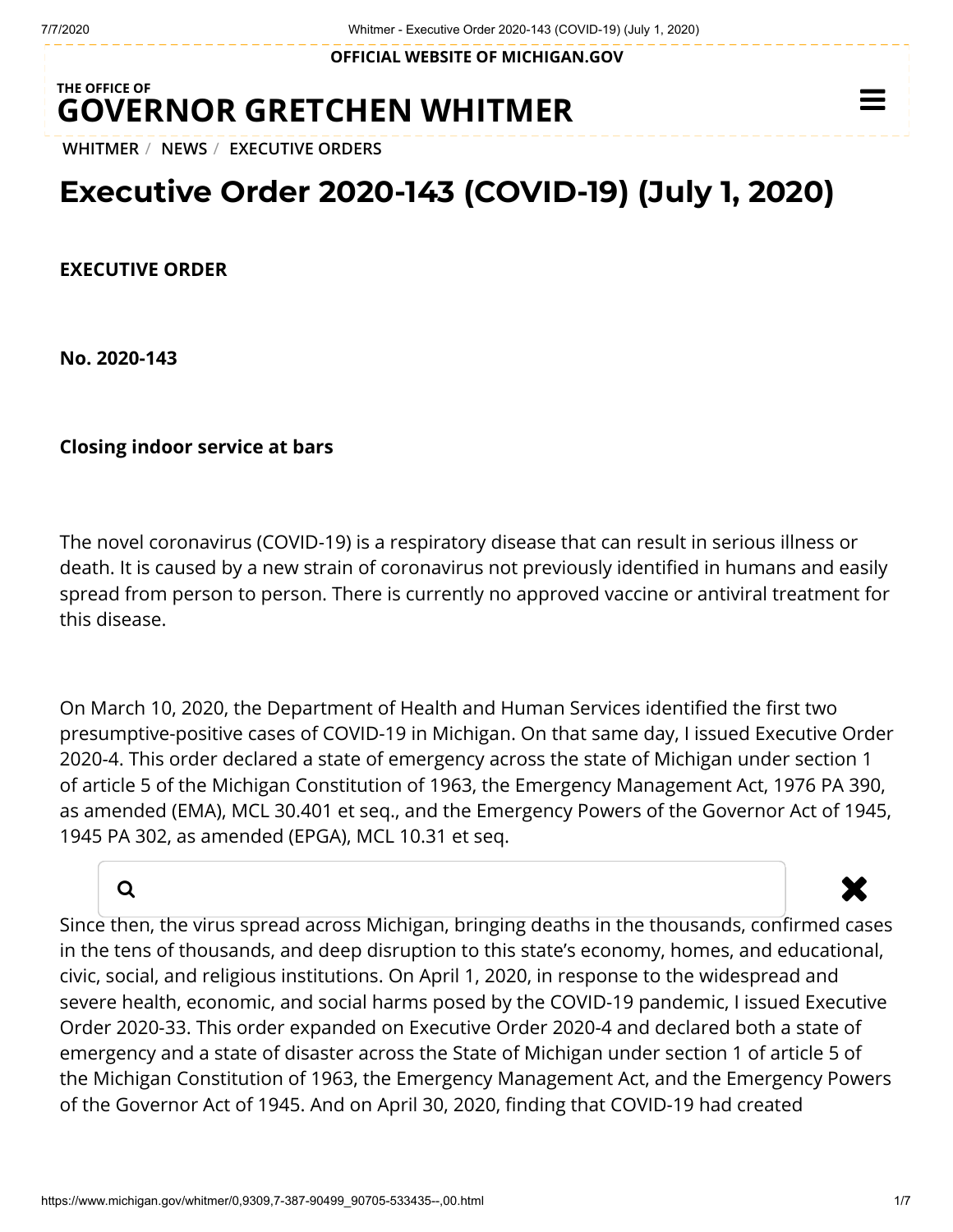emergency and disaster conditions across the State of Michigan, I issued Executive Order 2020- 67 to continue the emergency declaration under the EPA, as well as Executive Order 2020-68 to issue new emergency and disaster declarations under the EMA.

Those executive orders have been challenged in Michigan House of Representatives and Michigan Senate v. Whitmer. On May 21, 2020, the Court of Claims ruled that Executive Order 2020-67 is a valid exercise of authority under the Emergency Powers of the Governor Act but that Executive Order 2020-68 is not a valid exercise of authority under the Emergency Management Act. Both of those rulings are being challenged on appeal.

On June 18, 2020, I issued Executive Order 2020-127, again finding that the COVID-19 pandemic constitutes a disaster and emergency throughout the State of Michigan. That order constituted a state of emergency declaration under the Emergency Powers of the Governor Act of 1945. And, to the extent the governor may declare a state of emergency and a state of disaster under the Emergency Management Act when emergency and disaster conditions exist yet the legislature had declined to grant an extension request, that order also constituted a state of emergency and state of disaster declaration under that act.

The Emergency Powers of the Governor Act provides a sufficient legal basis for issuing this executive order. In relevant part, it provides that, after declaring a state of emergency, "the governor may promulgate reasonable orders, rules, and regulations as he or she considers necessary to protect life and property or to bring the emergency situation within the affected area under control." MCL 10.31(1).

Nevertheless, subject to the ongoing litigation and the possibility that current rulings may be **Nevertheress, subject to the origonig htigation and the possibility that current rulings may be**<br>overtu**me**d or otherwise altered on appeal, I also invoke the Emergency Management Act and basis for executive action to combat the spread of COVID-19 and mitigate the effects of this emergency on the people of Michigan, with the intent to preserve the rights and protections provided by the EMA. The EMA vests the governor with broad powers and duties to "cop[e] with dangers to this state or the people of this state presented by a disaster or emergency," which the governor may implement through "executive orders, proclamations, and directives having the force and effect of law." MCL 30.403(1)–(2). This executive order falls within the scope of those powers and duties, and to the extent the governor may declare a state of emergency and a state of disaster under the Emergency Management Act when emergency and disaster conditions exist yet the legislature has not granted an extension request, they too provide a sufficient legal basis for this order.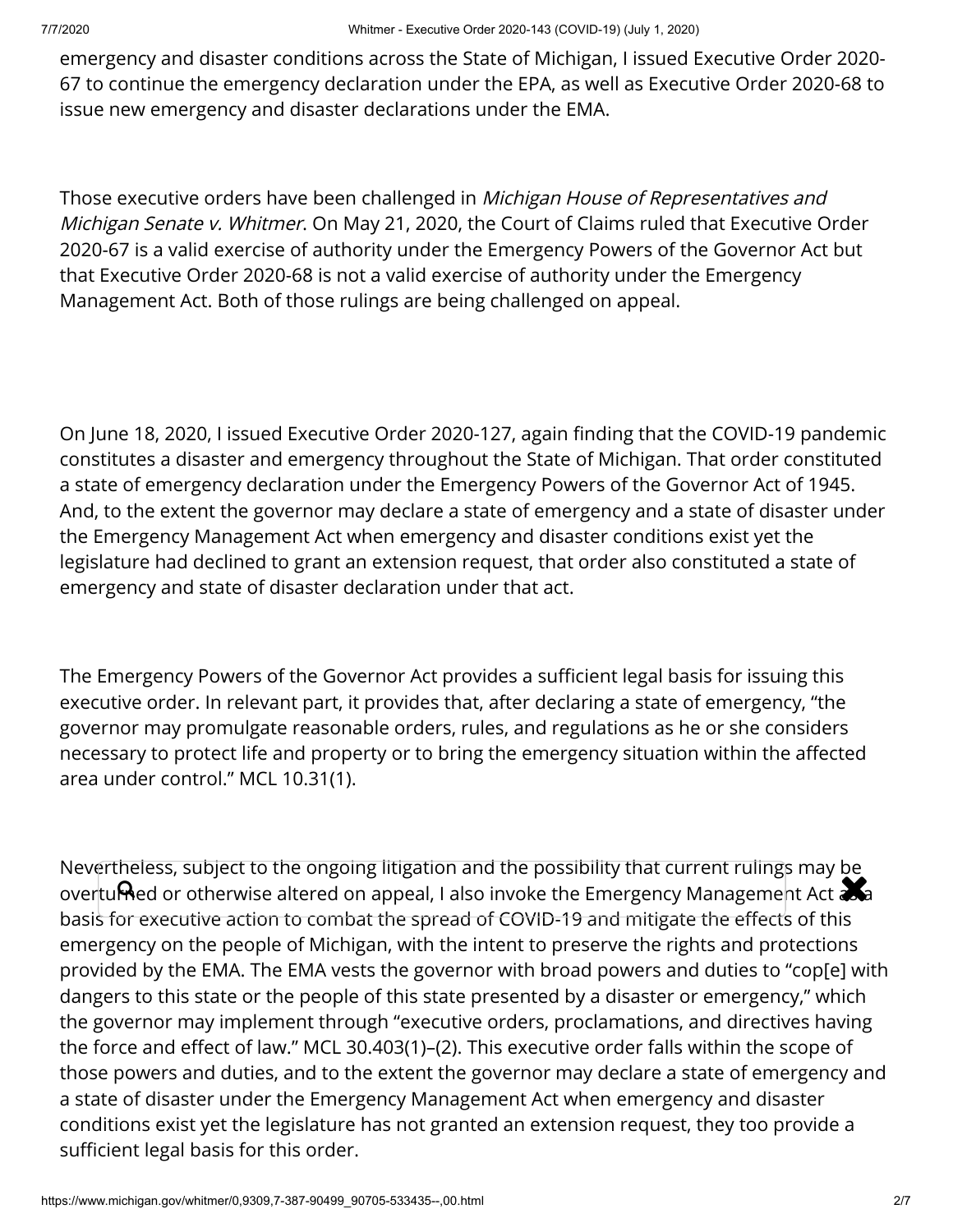To suppress the spread of COVID-19, to prevent the state's health care system from being overwhelmed, to allow time for the production of critical test kits, ventilators, and personal protective equipment, to establish the public health infrastructure necessary to contain the spread of infection, and to avoid needless deaths, it was reasonable and necessary to direct residents to remain at home or in their place of residence to the maximum extent feasible. To that end, on March 23, 2020, I issued Executive Order 2020-21, ordering all people in Michigan to stay home and stay safe. In Executive Orders 2020-42, 2020-59, 2020-70, 2020-77, 2020-92, 2020-96, and 2020-110, I extended that initial order, modifying its scope as needed and appropriate to match the ever-changing circumstances presented by this pandemic.

The measures put in place by these executive orders have been effective. Although the virus remains aggressive and persistent—on June 30, 2020, Michigan reported 373 new confirmed cases—the strain on our health care system has relented, even as our testing capacity has increased. Where Michigan was once among the states most heavily hit, our per-capita case rate is now roughly equivalent to the national average.

Our progress in suppressing COVID-19, however, appears to have stalled out. Over the past week, every region in Michigan has seen an uptick in new cases, and daily case counts now exceed 20 cases per million in the Grand Rapids, Lansing, and Kalamazoo regions. A relatively large proportion of these new cases are occurring among young people: nearly one quarter of diagnoses in June were in people aged 20 to 29, up from roughly 16% in May. That shift aligns with national trends.

As bars have reopened for indoor service across the country, they have been linked to a growing number of large outbreaks—especially among young people. Here in Michigan, for example, health officials in Ingham County have linked 107 confirmed COVID-19 cases to an outbreak in a single bar in East Lansing. Similar super-spreader events have been documented in bars in Florida, Louisiana, Texas, and elsewhere.

Bars have many features that facilitate the spread of COVID-19: they are often crowded, indoors, and poorly ventilated. They encourage mingling among groups and facilitate close contact over an extended period of time. They are noisy, requiring raised voices and allowing for more projection of viral droplets. And they serve alcohol, which reduces inhibitions and decreases compliance with mask use and physical distancing rules. As Dr. Anthony Fauci, Director of the National Institute of Allergy and Infectious Diseases, said yesterday in a hearing before the U.S. Senate, "Congregation at a bar, inside, is bad news."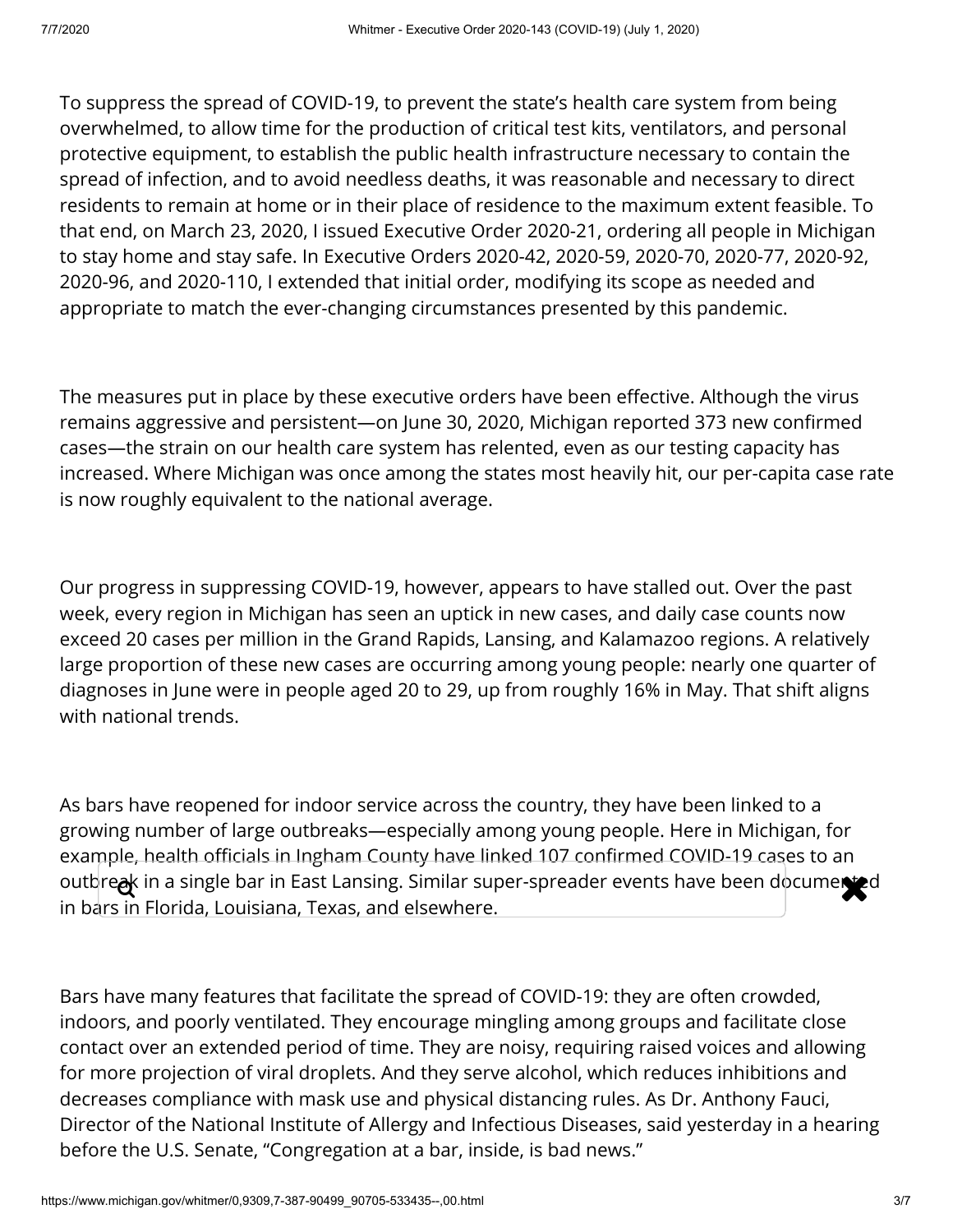To protect our state from a new wave of infections and to increase the likelihood that we can reopen schools in the fall, this order closes bars and nightclubs for indoor service in those regions that are in Phase 4 of the Michigan Safe Start Plan. Restaurants can remain open for indoor service, but alcohol can be served only to patrons who are seated at socially distanced tables. Common areas where people stand and congregate within restaurants must be closed. Restaurants and bars may remain open for outdoor seating, but only for seated customers at socially distanced tables.

Acting under the Michigan Constitution of 1963 and Michigan law, I order the following:

- 1. Food service establishments, as defined in section 1107(t) of the Michigan Food Law, 2000 PA 92, as amended, MCL 289.1107(t), that hold on-premises retailer licenses to sell alcoholic beverages must close for indoor service if they earn more than 70% of their gross receipts from sales of alcoholic beverages.
- 2. Any food service establishment that serves alcoholic beverages for on-premises consumption must, both indoors and outdoors:
- a. Require patrons to wear a face covering except when seated at their table or bar top (unless the patron is unable medically to tolerate a face covering);
- b. Require patrons to remain seated at their tables or bar tops, except to enter or exit the<br>premises, to order food, or to use the restroom; premises, to order food, or to use the restroom;
- c. Sell alcoholic beverages only via table service, not via orders at the bar except to patrons seated at the bar;
- d. Prohibit access to common areas in which people can congregate, dance, or otherwise mingle; and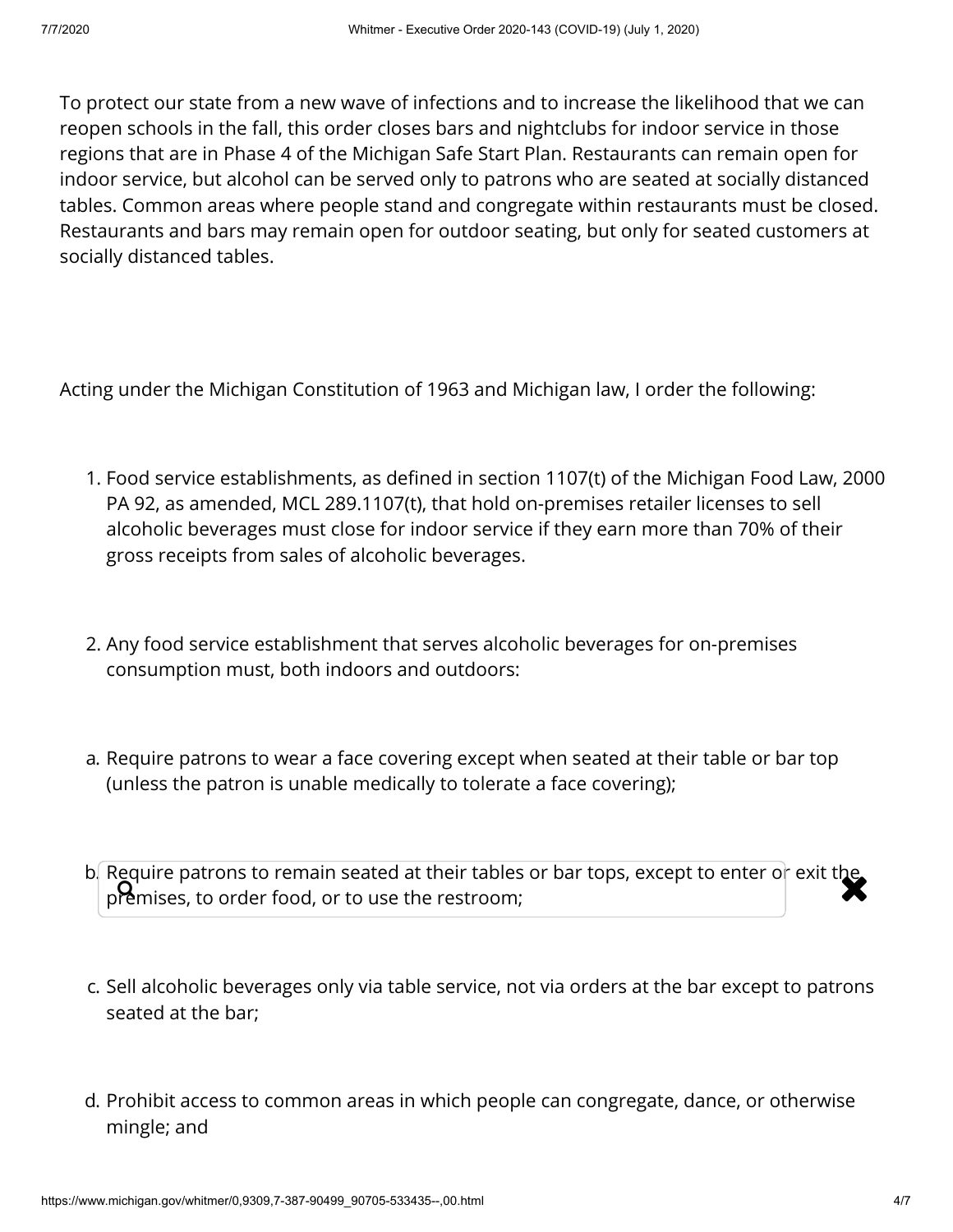- e. Follow all of the applicable workplace safeguards established in Executive Order 2020-114 and any order that may follow from it, including the provisions limiting capacity to 50% of normal seating and requiring six feet of separation between parties or groups at different tables or bar tops.
- 3. Food service establishments that are closed for indoor service under section 1 of this order but open for outdoor service must:
- a. Prohibit patrons from entering the establishment, except to walk through in order to access the outdoor area, to leave the establishment, or to use the restroom; and
- b. Require patrons to wear a face covering while inside, except for patrons who are unable medically to tolerate a face covering.
- 4. Dance and topless activity permits issued under subsections 2 or 3 of section 916 of the Michigan Liquor Control Code, 1998 PA 58, as amended, MCL 436.1916(2) and (3), are temporarily suspended. Combination dance–entertainment permits and topless activity– entertainment permits issued under subsection 4 of section 916 of the Michigan Liquor Control Code, MCL 436.1916(4), are suspended to the extent they allow dancing and topless activity, but remain valid to the extent they allow other entertainment.
- 5. In enforcing the Michigan Liquor Control Code, the Michigan Liquor Control Commission will consider whether the public health, safety or welfare requires summary, temporary suspension of a license under section 92 of the Administrative Procedures Act of 1969, 1969 PA 306, as amended, MCL 24.292(2).



- 6. For purposes of calculating its percentage of gross receipts from sales of alcoholic beverages under section 1, a food service establishment must use:
- a. Gross receipts from 2019; or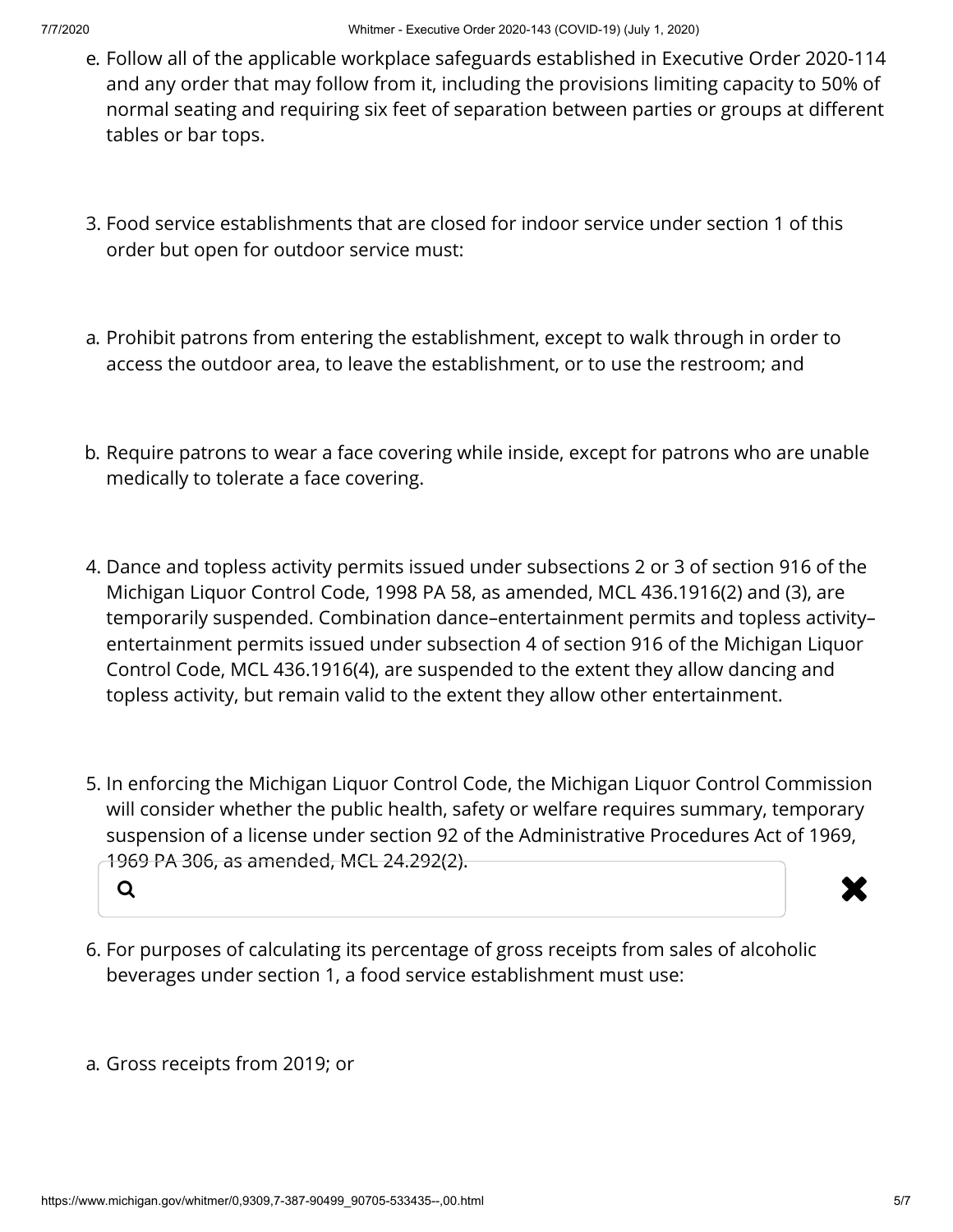- b. If the establishment was not in operation in 2019, gross receipts from the date the establishment opened in 2020.
- 7. Nothing in this order should be taken to prevent food service establishments from selling alcoholic beverages for off-premises consumption to patrons who are not seated at a table, or to require such patrons to remain seated when ordering such beverages.
- 8. Nothing in this order should be taken to prevent the holder of a social district license under section 551 of the Michigan Liquor Control Code, 1998 PA 58, as amended by Enrolled House Bill 5781 (100th Legislature, Regular Session of 2020), to be codified at MCL 436.1551:
- a. From selling alcoholic beverages for consumption in a commons area within a designated social district to patrons who are not seated at a table; or
- b. To require such patrons to remain seated when ordering such beverages.
- 9. Nothing in this order should be taken to limit the authority of local health departments to adopt more stringent measures to curtail the spread of COVID-19 at food service establishments.
- 10. This order does not apply in Regions 6 and 8, as those regions are defined by section 1 of Executive Order 2020-110 or any order that follows from it.





- 11. This order takes effect at 11:00 pm on July 1, 2020.
- 12. Consistent with MCL 10.33 and MCL 30.405(3), a willful violation of this order is a misdemeanor.